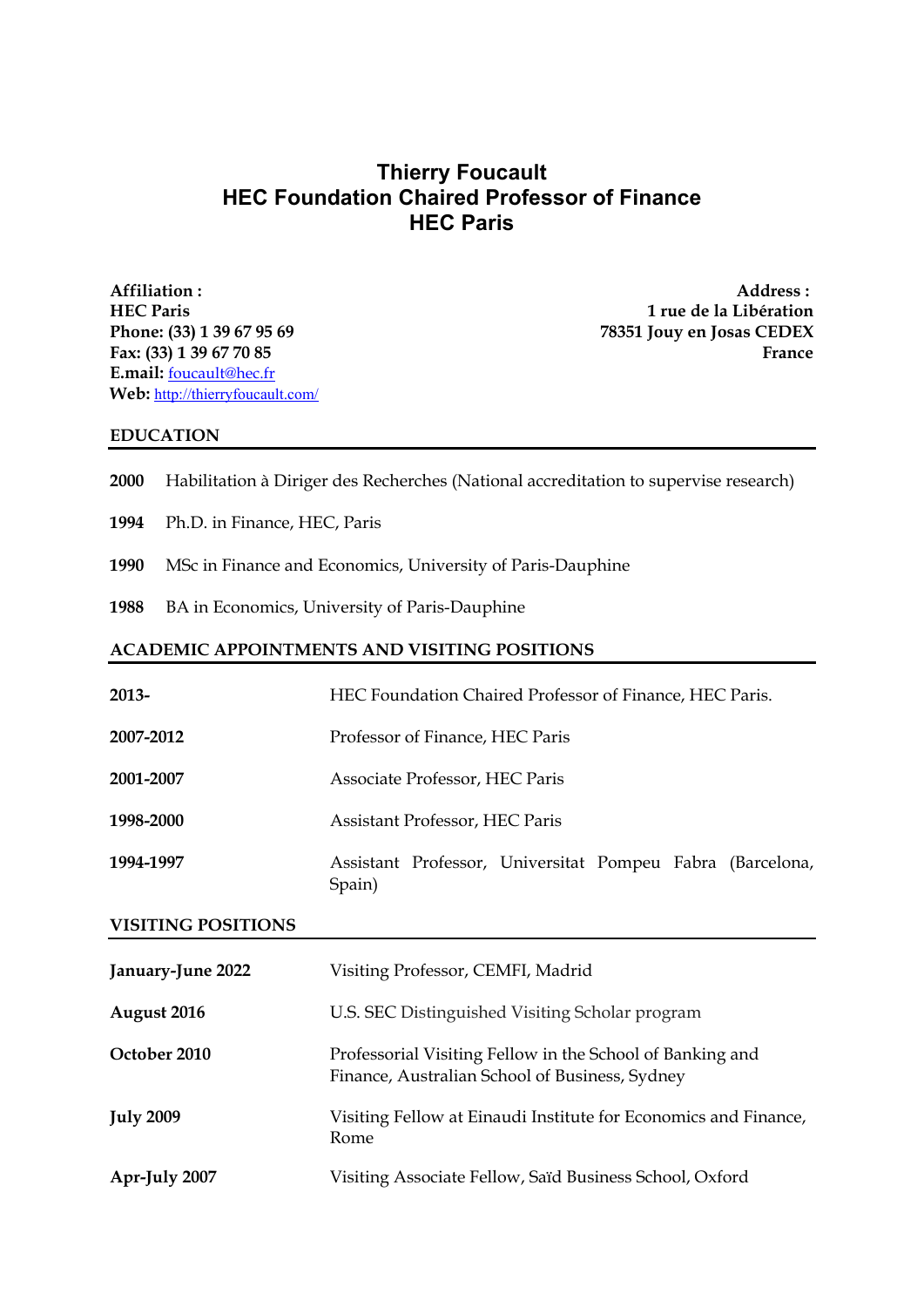| Fall 1997-1998 | Visiting Assistant Professor, GSIA, Carnegie Mellon University |  |  |
|----------------|----------------------------------------------------------------|--|--|
|                | (Pittsburgh, U.S.A)                                            |  |  |

## **EDITORIAL APPOINTMENTS**

| 2021 (Sept.)-present    | Co-editor, Journal of Financial and Quantitative Analysis |
|-------------------------|-----------------------------------------------------------|
| 2016-2021 (Jul.)        | Co-editor, Review of Asset Pricing Studies                |
| 2014-2017               | Review of Finance, Advisory Board                         |
| 2009-2013 (Dec.)        | Co-Editor, Review of Finance                              |
| 2014 (Jul.)-2017 (Jul.) | Associate Editor, Review of Financial Studies             |
| 2012 (Jul.)-present     | Associate Editor, Journal of Finance                      |
| 2016 (Jan.)-present     | Associate Editor, Journal of Economic Theory              |
| 2011-2015               | Associate Editor, Review of Asset Pricing Studies         |
| 2005-2009               | Associate Editor, Review of Finance                       |
| 2008-present            | Associate Editor, European Financial Management           |
| 2012-present            | Associate Editor, Journal of Financial Perspectives       |

### **RESEARCH FIELDS**

Information and Financial Markets, Microstructure of Financial Markets, Financial Economics, Industrial Organization

# **TEACHING**

- Financial Economics (Undergraduate and Graduate)
- Asset Pricing (Graduate)
- Corporate Finance (MBA)
- Market Microstructure (Graduate and Doctoral HEC, Central Bankers Courses in Studienzentrum Gerzensee (2002-2007, 2009, 2011, 2013, 2015, 2017, 2019), Tinbergen Institute (2006-2008-2010-2012-2014), University of Mannheim (2012), University of Bologna, Graduate School of Finance (2006), University of New South Wales (2010), University of Lugano (2015), CEMS Ph.D Course (2015), Florence School of Banking and Finance, 2019 (European University Institute), University of St Gallen (2020).
- Market design (Graduate, EPFL)
- Market design and Frictions (MBA)
- Summer School on Market Microstructure, Lugano (2017; 2019), Stockholm (2018; 2021). See https://microstructure-course.com/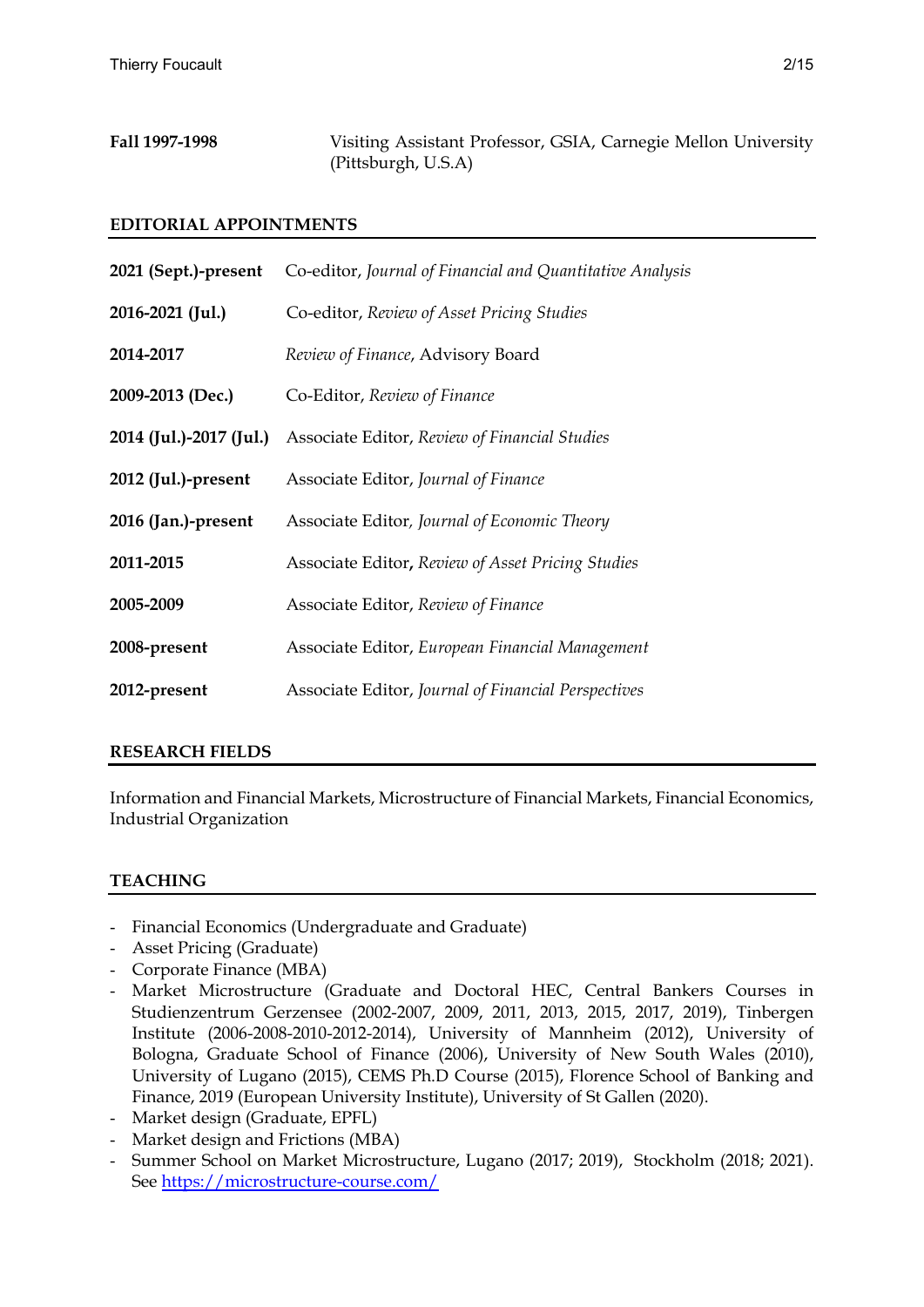- Securities Market Regulation (Exed)

#### **AWARDS AND GRANTS**

- **2021** European Research Council (ERC) Advanced Grant (€1,1 mio) for conducting research on the effects of AI and Data Abundance on financial markets.
- **2017** Referee of the Year Award, Review of Financial Studies.
- **2016** Institut Europlace-Les Echos Award for "*Equilibrium Fast Trading*."
- **2015** Amundi-Dauphine Foundation Chair in Asset Management Prize for "*News Trading and Speed*."
- **2014** Eurofidai Award for best article using Eurofidai data for "*Individual Investors and Volatility*."
- **2013** Research Prize of the HEC Foundation

CFR (Center for Financial research) Best Paper Award at the 12th Colloquium on Financial Markets in Cologne for "*News Trading and Speed*."

**2009** Western Finance Association Analysis Group Award for the best paper on financial markets and institutions received at the WFA 2009 meeting in San Diego, CA;

Research Prize of the HEC Foundation; 2009

Europlace Institute of Finance award for best article in Finance by a French researcher.

- **2006** Research Prize of the HEC Foundation
- **2006** Grant: Paris Europlace, for a research on market liquidity (in collaboration with Albert Menkveld, Vrije Universiteit)
- **2005 "**Best French Finance Researcher under the Age of 40" granted by the scientific committee of the Europlace Institute of Finance
- **2004** Grant: London Stock Exchange: grant for a research on competition between markets in collaboration with Albert J. Menkveld (Vrije Universiteit)
- **1999** Grant: Nachmias Fund (for a research on the design of Exchanges) in collaboration with E. Kandel (Hebrew University of Jerusalem)
- **1998** Grant: Fondation HEC (for a research on trading costs measurement in the Paris Bourse)
- **1996** Laureat of the «Prix de thèse de La Société des Bourses Francaises» for my doctoral dissertation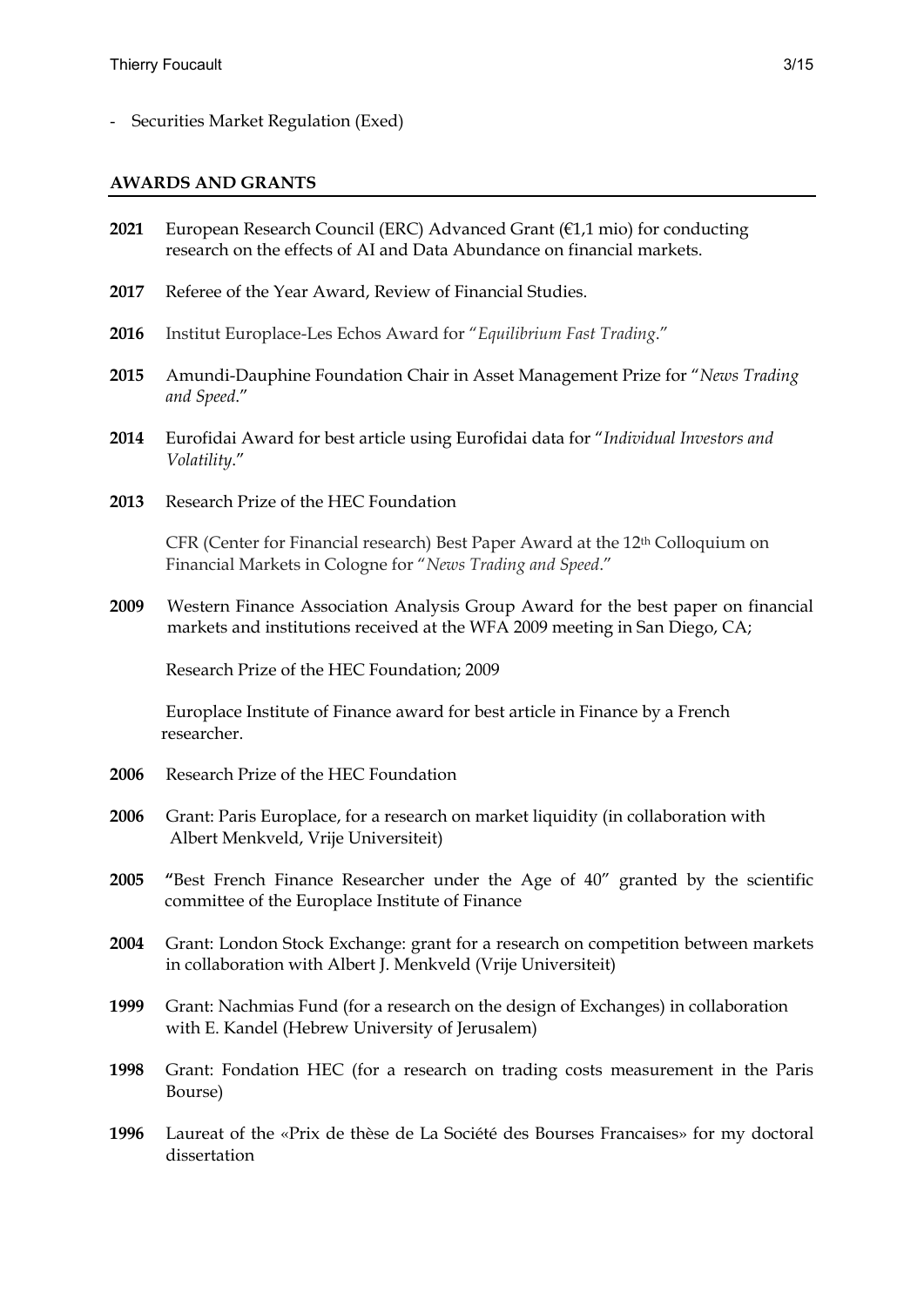**1991** Prize of «La Société des Bourses Francaises» (SBF) for my Msc thesis on transaction costs and information revelation in financial markets

## **PUBLISHED/FORTHCOMING ARTICLES IN REFEREED JOURNALS (in reverse chronological order)**

- [1] Colliard Jean-Edouard, Foucault Thierry and Peter Hoffman. "*Inventory management, dealers' connections, and prices in OTC markets*" (available here: https://ssrn.com/abstract=3211285). Forthcoming in the Journal of Finance.
- [2] Benamar Hedi, Foucault Thierry and Clara Vega. "*Demand for information, macroeconomic uncertainty and the response of U.S. treasury securities to news*". *Review of Financial Studies,*  34, 3403-3455, 2021. (special issue on Big data in Finance)
- [3] Dessaint Olivier, Foucault Thierry, Frésard Laurent and Adrien Matray. "*Noise in Stock Prices and Corporate Investment*", *Review of Financial Studies,* 2019.
- [4] Foucault Thierry and Laurent Frésard. "*Corporate Strategy, conformism, and the stock market*", with Laurent Frésard. *Review of Financial Studies*, 2019*.*
- [5] Dugast Jérôme and Foucault, Thierry. "*Data abundance and Asset Price Informativeness"*. *Journal of Financial Economics*, 130, 367—391, 2018.
- [6] Foucault, Thierry, Roman Kozhan and Wing Wah Tham. "*Toxic Arbitrage*" *Review of Financial Studies,* 30, 1053-1094 *(*Lead article*),* 2017.
- [7] Foucault, Thierry, Johan Hombert, and Ioanid Rosu, "*News Trading and Speed,*" *Journal of Finance*, 71, 335-382, 2016. [received the CFR (Center for Financial research) Best Paper Award at the 12th Colloquium on Financial Markets in Cologne and the Amundi-Dauphine Foundation Chair in Asset Management Prize. #4 most cited paper in recent published papers at the Journal of Finance (accessed Feb.2019)]
- [8] Biais, Bruno, Thierry Foucault, and Sophie Moinas "*Equilibrium Fast Trading*", *Journal of Financial Economics,* 116, 292-313, 2015. [received the 2016 Institut Europlace-Les Echos award.]
- [9] Cespa, Giovanni and Foucault Thierry "*Illiquidity contagion and liquidity crashes", Review of Financial Studies*, 27, June 2014 (Lead article). [Featured in "The Economist" ("Buttonwood"), October 27, 2012.]
- [10] Foucault Thierry and Frésard Laurent "*Learning from peers' stock prices and corporate investment*" *Journal of Financial Economics* 111, 554-577, *2014*.
- [11] Biais, Bruno and Foucault Thierry "*HFT and Market quality*," *Bankers, Markets and Investors*, January-February. *2014*.
- [12] Cespa Giovanni and Foucault Thierry "*Sale of price information by exchanges: does it promote price discovery*?" *Management Science 60*, 148-165, January 2014 [this paper supersedes "*Insiders-Outsiders, Market Transparency and the Value of the Ticker*", CEPR Working paper (DP 6794)].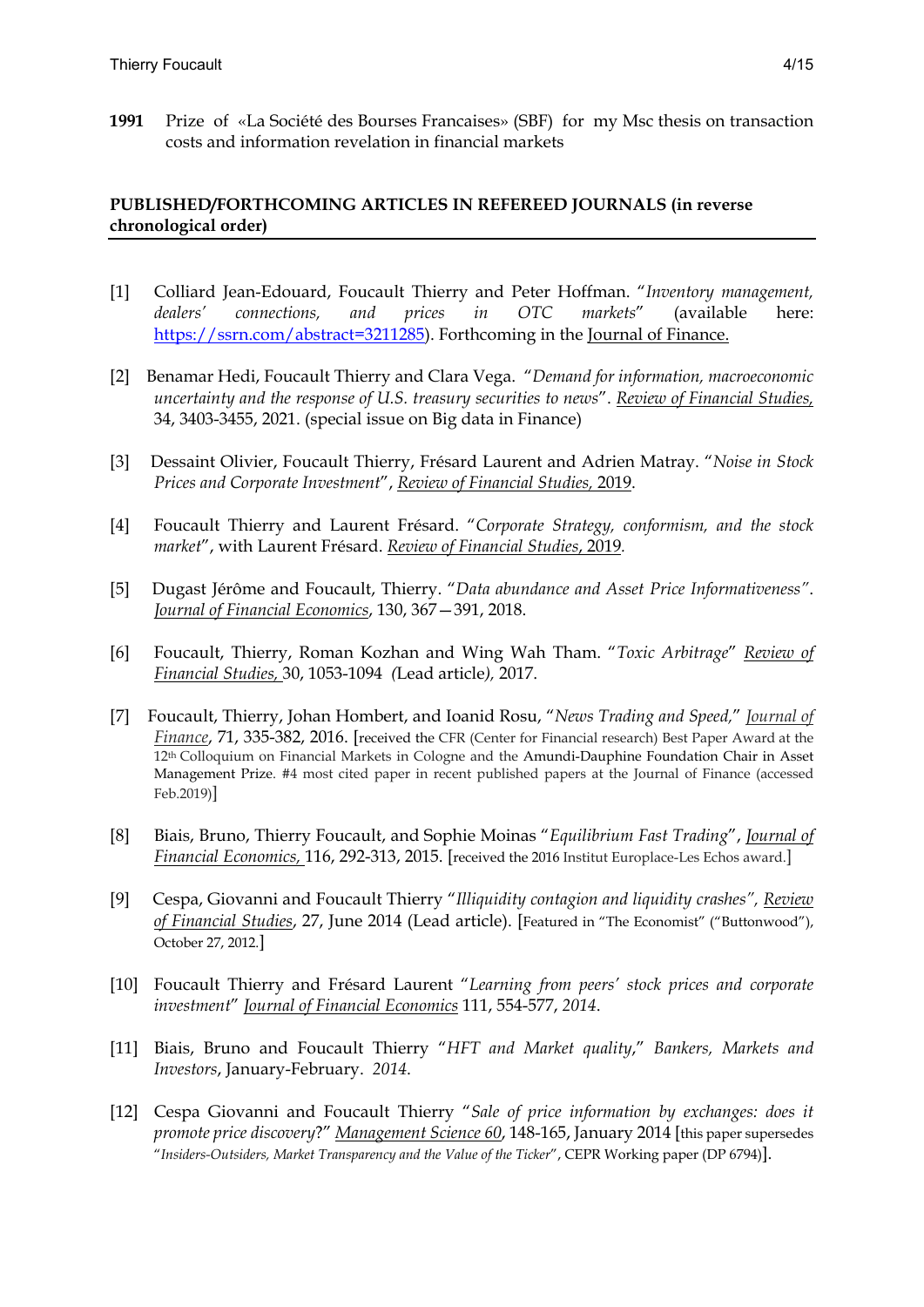- [13] Foucault Thierry, Ohad Kadan and Eugene Kandel *"Liquidity Cycles, and Make/Take Fees in Electronic Market*". *Journal of Finance 68, 299-341. 2013* [Received the Analysis Group Award for the Best Paper on Financial Markets and Institutions at WFA Meetings 2009]
- [14] Foucault Thierry and Laurent Fresard, "*Cross listing, investment sensitivity to stock price and the learning hypothesis.*" *Review of Financial Studies*, *25, 3305-3350; 2012*.
- [15] Colliard, Jean-Edouard and Foucault Thierry "*Trading fees and efficiency in limit order markets*" *Review of Financial Studies*, *25, 3389-3421; 2012*.
- [16] Foucault Thierry, David Sraer and David Thesmar, «*Individual Investors and Volatility,*» *Journal of Finance, 66, 1369-1405; 2011.* [Eurofidai Award, 2014]
- [17] Foucault Thierry and Thomas Gehrig, «*Stock Price Informativeness, Cross-Listings and Investment Decisions* », *Journal of Financial Economics, 88, 146-168; 2008.*
- [18] Foucault Thierry and Albert J. Menkveld, «*Competition for Order Flow and Smart Order Routing Systems*», *Journal of Finance, 63, 119-158, 2008.*
- [19] Foucault Thierry, Sophie Moinas and Erik Theissen «*Does Anonymity Matter in Electronic Limit Order Markets?* »*, Review of Financial Studies,* 20, 1707-1747; Winter 2007.
- [20] Desgranges Gabriel and Thierry Foucault, «*Reputation-Based Pricing and Price Improvements*», *Journal of Economics and Business, 57,* 493-527*,* 2005.
- [21] Foucault Thierry, Ohad Kadan and Eugene Kandel, «*Limit Order Book as a Market for Liquidity*», *Review of Financial Studies,* 18, 1171-1217*;* Winter 2005.
- [22] Foucault Thierry, «*Liquidity, Cost of Capital and the Organization of Trading in Financial Markets*», *Revue d'Economie Financière*, *82*, 113-123; December 2005.
- [23] Foucault Thierry and Christine Parlour, «*Competition for Listings*», *RAND Journal of Economics, 35*, 329-355; Summer 2004.
- [24] Foucault Thierry and Laurence Lescourret, «*Information Sharing, Liquidity and Transaction Costs in Floor-Based Trading Systems*», *Finance,* December 2003
- [25] Foucault Thierry, Ailsa Roëll and Patrik Sandas, «*Market Making With Costly Monitoring: An Analysis of SOES Trading*», *Review of Financial Studies, 16,* 345-384*;* 2003.
- [26] Foucault Thierry and Marianne Demarchi «*Equity trading systems in Europe*», *Annales d'Economie et Statistiques, 60,* 74-115*;* October-December 2000
- [27] Cordella, Tito and Thierry Foucault, «*Minimum Price Variations, Time Priority and Quote Dynamics*», *Journal of Financial Intermediation*, 8, 141-173; July 1999.
- [28] Foucault Thierry, «*Order Flow Composition and Trading Costs in a Dynamic Limit Order Market*», *Journal of Financial Markets, 2,* 99-134*;* May 1999.
- [29] Biais Bruno, Thierry Foucault and François Salanié, «*Floors, Dealer Markets and Limit Order Markets*», *Journal of Financial Markets, 1,* 523-584; October 1998.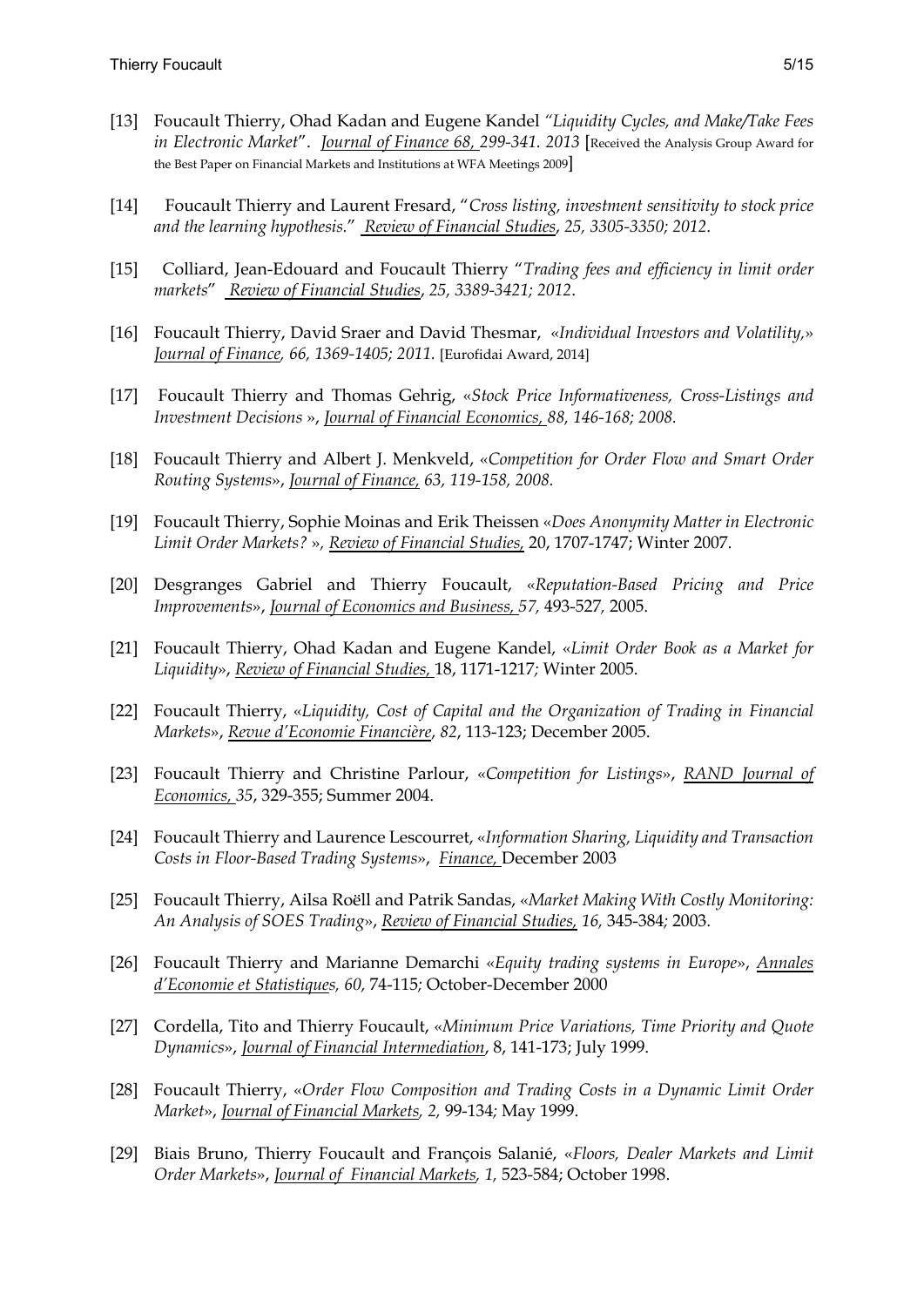[30] Biais Bruno and Thierry Foucault, «*Asymétries d'information et Marchés Financiers : une synthèse de la littérature récente*», *«l'Actualité Economique»,* vol 69, March 1993

## **BOOKS**

- [1] Foucault Thierry, Marco Pagano, and Ailsa Röell, "Market Liquidity: Theory, Evidence and Policy." Oxford University Press, March 2013, 464 pages (sales > 4,000).
- [2] Abergel Frédéric, Jean Philippe Bouchaud, Thierry Foucault, Charles Albert Lehalle, Matthieu Rosenbaum (editors), « Market Microstructure: Confronting Many Viewpoints », John Wiley and Sons, April 2012, 254 pages.
- [3] Biais Bruno, Thierry Foucault and Pierre Hillion, «Microstructure des Marchés : Institutions, Modèles et Tests Empiriques.» *Presses Universitaires de France* (Publisher), May 1997, 264 pages

# **BOOK CHAPTERS and POLICY REPORTS**

- [1] Foucault Thierry (2022). *Technology, data and trading in securities markets*, in Technology and Finance, the Future of Banking 4, with Darrell Duffie, Laura Veldkamp and Xavier Vives.
- [2] Foucault Thierry and Sophie Moinas (2018). *Is trading fast dangerous?* in Global Algorithmic Capital Markets, Oxford University Press, 2018.
- [3] Foucault Thierry, (2016). *Where are the risks in high frequency trading?* Financial Stability Review, n°20, April, 57-71.
- [4] Foucault, Thierry, (2015). *Arbitrage Haute Fréquence: faut-il s'en inquiéter?* La Revue du Conseil Scientifique de l'Autorité des Marchés Financiers, n°2, Avril.
- [5] Foucault Thierry, (2012) *Pricing liquidity*, in Foresight: The Future of Computer Trading in Financial Markets. Final Project Report, The Government office for Science (Driver Review, 18).
- [6] Foucault Thierry, (2012) *CLOB vs. exchange order books*, in Foresight: The Future of Computer Trading in Financial Markets. Final Project Report, The Government office for Science (Economic Impact Assessment, 13).
- [7] Foucault Thierry, (2012) *Algorithmic trading: issues and preliminary evidence*, in Market Microstructure: Confronting Many Viewpoints. John Wiley & Sons Ltd Chichester, UK.
- [8] Foucault Thierry, (2010) *Limit Order Markets* in Encyclopedia of Quantitative Finance. Cont, R. (Ed.). John Wiley & Sons Ltd Chichester, UK. pp. 1057-1062, 2010.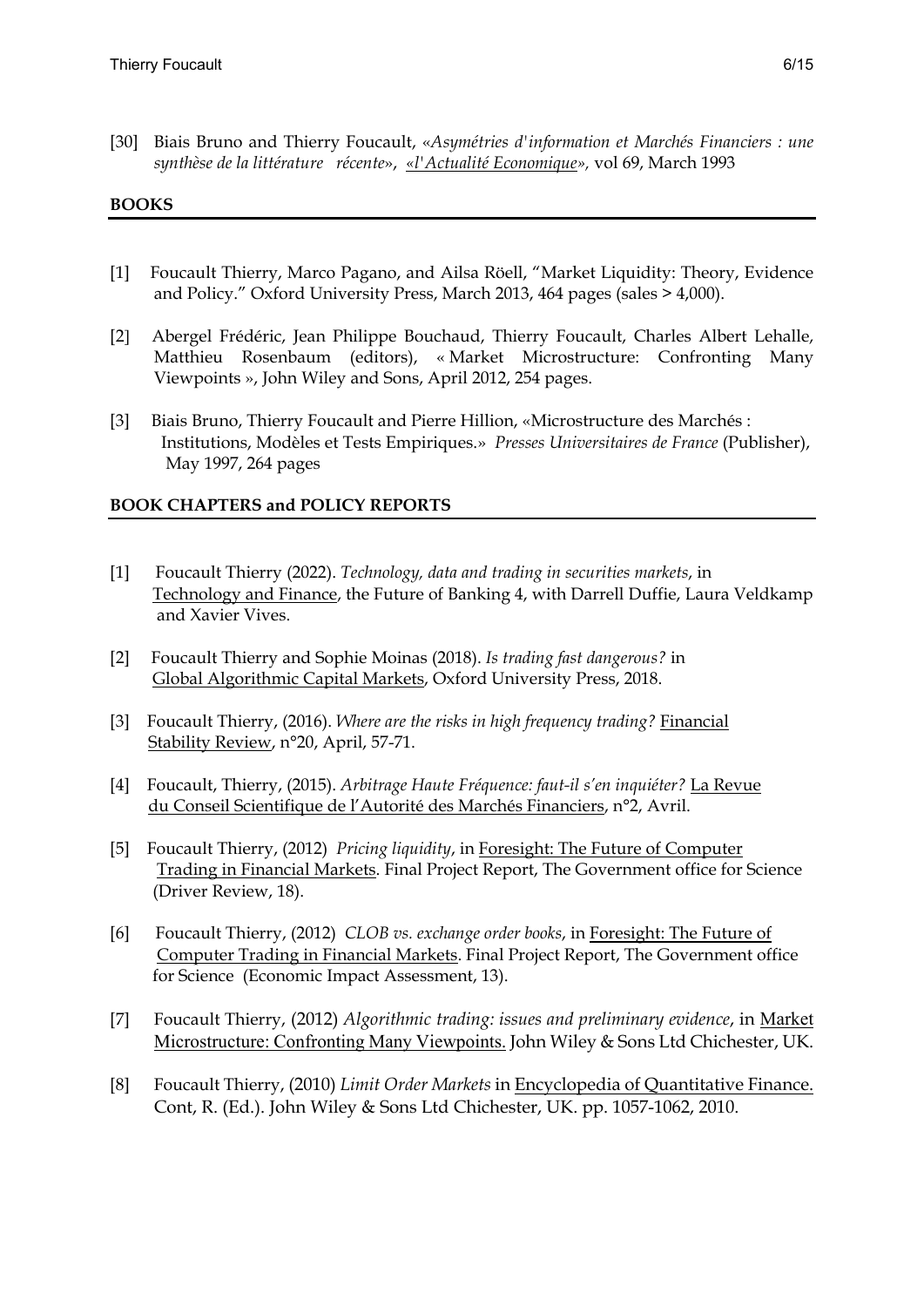- [9] Foucault Thierry, Marco Pagano and Ailsa Roëll, (2010) *Market Transparency* f in Encyclopedia of Quantitative Finance. Cont, R. (Ed.). John Wiley & Sons Ltd Chichester, UK.
- [10] Foucault Thierry, (2007), *Consolidation et Fragmentation des Marchés Financiers: Coûts et Bénéfices*, in Consolidation Mondiale des Bourses , *Rapport du Conseil d'Analyse Economique et Social*, 67, 103-128 ; La Documentation Française.
- [11] Foucault Thierry and Gilles Laurent, (2005), *Enseignement de la gestion : l'apport de la recherche*, in L'Art du Management , Dunod.
- [12] Foucault Thierry, «Best Execution and Competition between Trading Venues» in *Best Execution, Executing Transactions in Securities Markets on Behalf of Investors,* European Asset Management Association, June 2002.

### **WORKING PAPERS and WORK IN PROGRESS**

[1] "*Equilibrium data mining and Data Abundance*", with Jérôme Dugast. WFA Meetings 2021. Invited for Revision at the *Journal of Finance*. Available at https://dx.doi.org/10.2139/ssrn.3710495.

**\_\_\_\_\_\_\_\_\_\_\_\_\_\_\_\_\_\_\_\_\_\_\_\_\_\_\_\_\_\_\_\_\_\_\_\_\_\_\_\_\_\_\_\_\_\_\_\_\_\_\_\_\_\_\_\_\_\_\_\_\_\_\_\_**

- [2] "*Does alternative data improve financial forecasting? The horizon effect*" with Olivier Dessaint and Laurent Frésard. CEPR paper n° 4349-1612808348. WFA Meetings 2021 and AFA meetings 2022. Invited for revision, *Journal of Finance*. Available at https://dx.doi.org/10.2139/ssrn.3702411.
- [3] "*The Horizon of Investors' Information and Corporate Investment*" with Olivier Dessaint and Laurent Frésard. Work in progress.
- [4] "*Algorithmic Pricing and liquidity in Securities Markets*" with Jean Edouard Colliard and Stéfano Lovo. Work in progress.
- [5] "*Linkage principle, multidimensional signals and blind auctions*"*,* with Stefano Lovo, Working paper, HEC, n°785

**\_\_\_\_\_\_\_\_\_\_\_\_\_\_\_\_\_\_\_\_\_\_\_\_\_\_\_\_\_\_\_\_\_\_\_\_\_\_\_\_\_\_\_\_\_\_\_\_\_\_\_\_\_\_\_\_\_\_\_\_\_\_\_\_\_\_\_\_\_\_\_\_\_\_\_\_\_\_\_\_\_\_** 

### **INVITED KEYNOTES TALKS**

- **May 2022** ESADE Spring workshop
- Oct. 2021 16th Central Bank Conference on market microstructure, Zurich.
- **May 2019** Conference on the future of financial information, Stockholm University.
- **Nov. 2018.** 3rd Panorisk Conference, Nantes.
- **Nov. 2018.** Cubist Systematic Strategies, Annual Conference, New-York.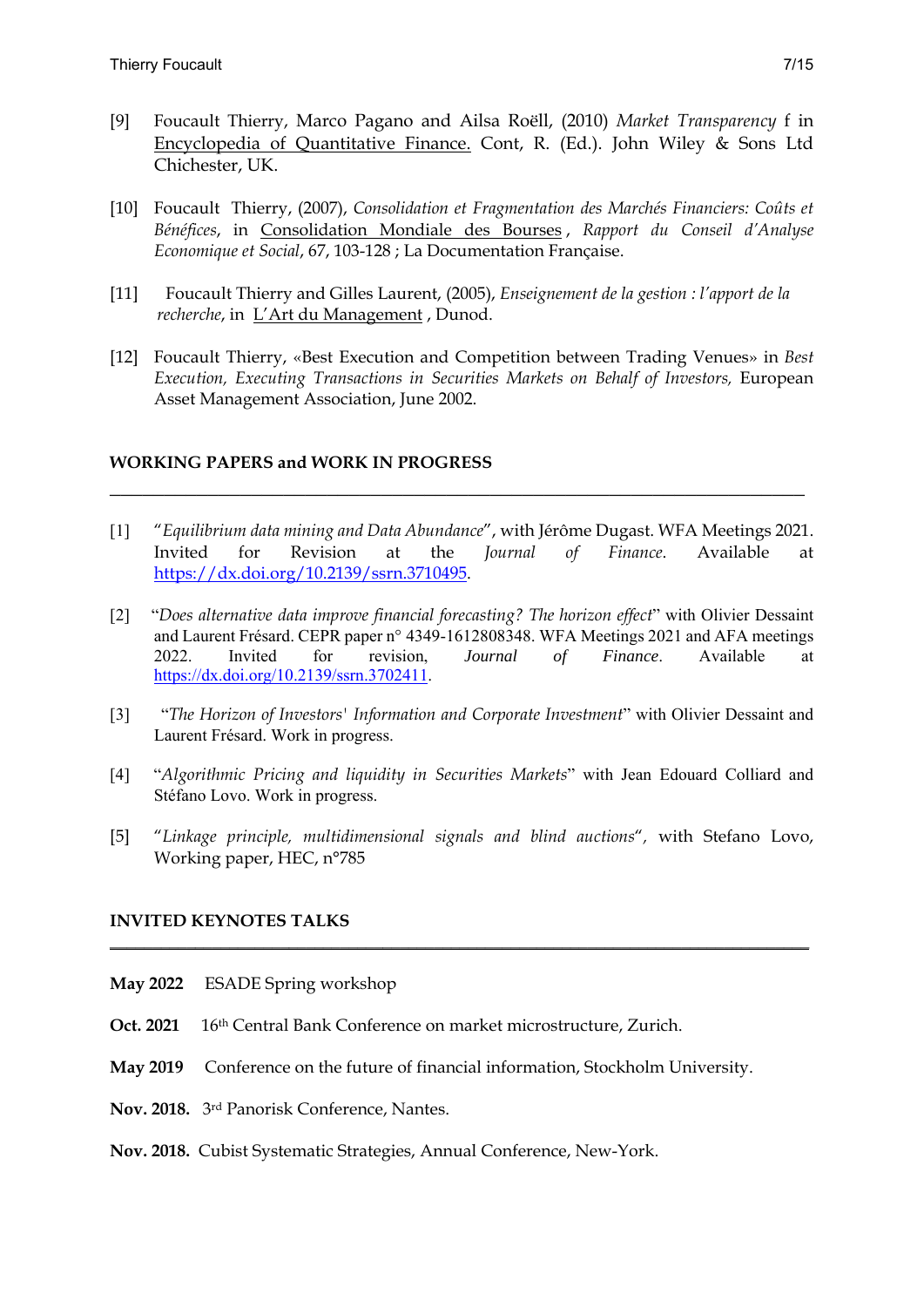**Aug. 2017.** Finance Theory Group Summer School: "Liquidity in Financial Markets and Institutions", Olin Business School, St Louis.

**Sep. 2016.** Conference on "Banking & Finance", University of Portsmouth.

**Dec. 2015.** 3rd Bordeaux Workshop in International Economics and Finance.

**June 2015.** 7th Erasmus Liquidity Conference, University of Rotterdam.

**June 2015.** Arne Ryde workshop in Financial Economics at Lund University.

**Sept. 2014.** 13th Credit 2014 conference in Venice.

**June 2014.** Workshop on Algorithmic Trading and High Frequency Trading in Financial Markets, City University of Hong Kong.

**June 2013.** Workshop on "Market Microstructure and non linear dynamics." Université d'Evry.

**March 2013.** 6th Financial Risks International Forum in Paris.

**Sept. 2012.** Warwick frontiers of finance conference.

**March 2012.** SoFiE's conference on the liquidity of price and the price of liquidity in Amsterdam.

**Jan. 2011.** Campus for Finance, New Year 's Conference (WHU, Otto Besheim School of Management)

**Sept. 2009**. Warwick Frontiers of Finance Conference

**July 2005.** The Summer School on "Market microstructure of Financial Markets", Aix en Provence.

**June 2004.** The RTN MicFin Summer School on the "Economics and Econometrics of Market Microstructure", Konstanz.

# **PAPERS IN ACADEMIC CONFERENCES/INVITED SEMINARS ("\*"= Presentation by coauthor)**

**2022** American Finance Association Meetings\*, CEMFI, Leeds University, CUNEF.

**2021** Western Finance Association Meetings (×2), American Economic Association Meetings**\*,** Frankfurt School of Management, Zicklin School of Business (Baruch College), Southern Methodist university (SOX Business School), University of Maryland, FIRS conference\*, Swedish Securities Markets Association, 2021 Space for Finance Conference (European Space Agency), Financial Markets Authority (AMF), NHH, Federal Reserve Board of Governors, EPFL.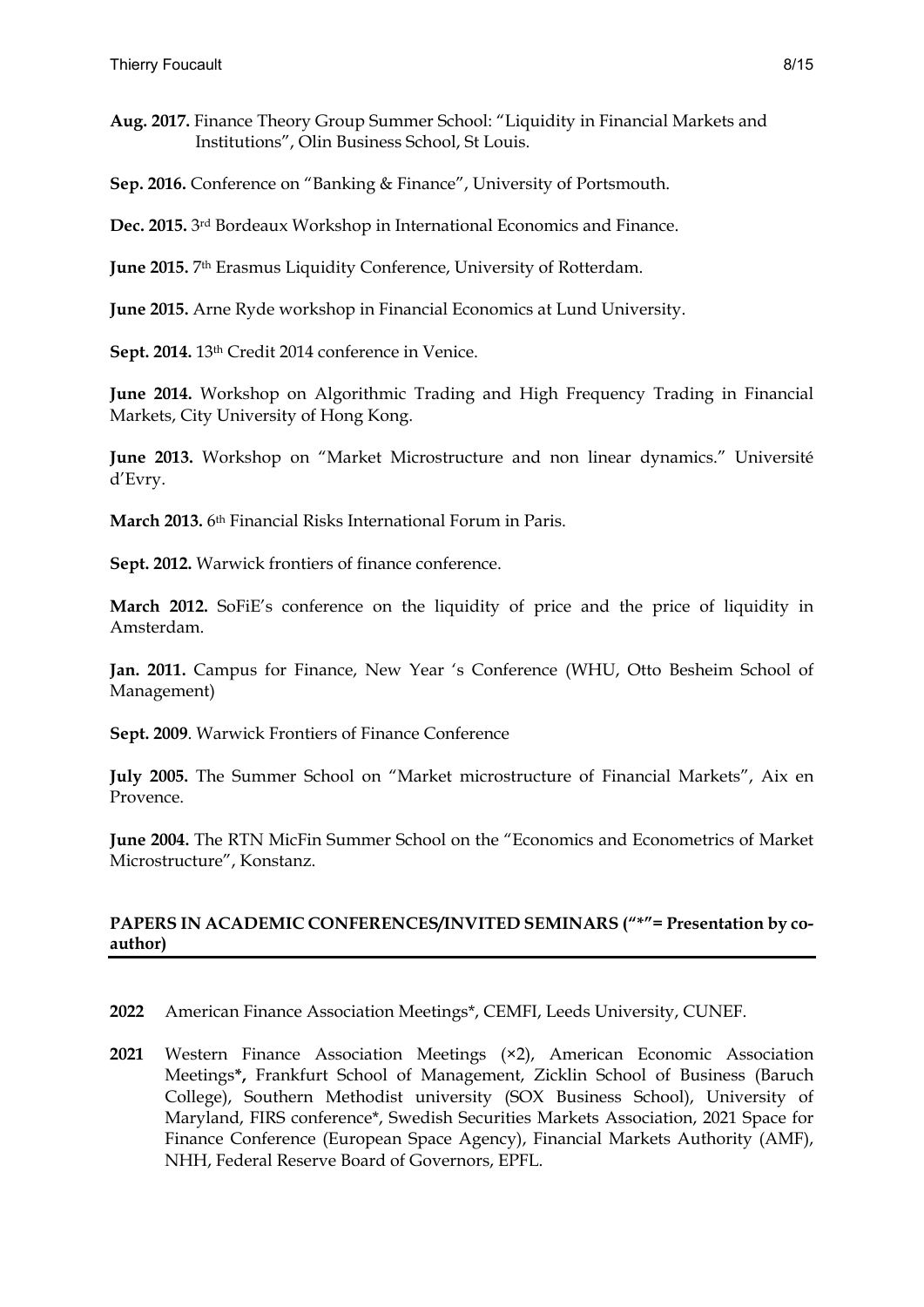- **2020** European Finance Association Meetings in Helsinki\*, NBER conference on big data and securities markets\*, 2nd future of financial information conference in Stockholm\***,** The market microstructure exchange seminar, EUROFIDAI Paris Conference\*, Institute for Banking, Finance and Accounting (Vienna), University of New South Wales (Sydney), INSEAD.
- **2019** Society for Financial Studies Cavalcade at Carnegie Mellon University, NBER/RFS, Conference on Big Data: Long-Term Implications for Financial Markets and Firms 2019 in Boston\*, Stanford Institute for Theoretical Economics Macroeconomics of Uncertainty and Volatility conference\*, 20<sup>th</sup> Members Meeting of the Finance Theory Group\*, New-York FED, Chapman University**,** ESCP, Indiana University, HEC Montreal, University of Toronto, Universidad Carlos III (Madrid), OFCE (Paris).
- **2018** Cass Business School, University of Nottingham, University of Bristol, Autorité des Marchés Financiers, Audiencia.
- **2017** American Finance Association Meetings in Chicago (3 papers), Luxemburg School of Finance, Hedge Fund Conference in Paris, NHH, Hong Kong University, Chinese University of Hong Kong, Hong Kong University of Science and Technology, National University of Singapore, Singapore Management University, Bocconi, Universita Cattolica in Milano, Stockholm University, Institute of Banking and Finance in Zurich University, 2017 Global Quant Conference organized by Bank of America/Merril Lynch, CEPR-Imperial Plato Conference in London, Big Data Conference in London.
- **2016** Western Finance Association Meetings\*, European Finance Association\***,** European Winter Finance Conference; Federal Reserve Board of Governors, Washington, University of Michigan, UBC Winter Conference\*, Imperial College, Cass Business School, Warwick Business School, CEMFI, Jan Mossin Memorial Symposium on Financial Markets, INET conference on foreign exchange markets in Cambridge, U.S. Securities and Exchange Commission (SEC), High Frequency Trading Conference in Vienna, Conference on Monetary Policy Implementation in the Long Run (organized by the Federal Reserve Bank of Minneapolis)\*, NBER Corporate Finance Workshop\*.
- **2015** American Finance Association Meetings in Boston, University of Bath, Workshop on Microstructure Theory and Application (University of Cambridge), Institute for Corporate Finance (Humboldt University), 8th Annual Conference of the Paul Wooley center for the study of capital markets dysfunctionality, National Bank of Belgium, 7th Erasmus liquidity conference, Bank of England.
- **2014** American Finance Association Meetings in Philadelphia\*, American Economic Association meeting in Philadelphia\*, European Finance Association Meetings in Lugano\*, Society for Financial Studies Cavalcade at Georgetown\*, Johnson School of Business at Cornell University, McIntire School of Commerce (University of Virginia), University, Duisenberg School of Finance in Amsterdam, Autorités des Marchés Financiers, Workshop on Algorithmic Trading and High Frequency Trading in Financial Markets, City University of Hong Kong, 2014; 2014 City University of Hong Kong Finance Conference, Credit 2014 conference in Venice, SwissQuotes Conference 2014 on algorithmic and high frequency trading.
- **2013** American Finance Association Meetings in San Diego\*, European Finance Association Meetings in Cambridge\*, 5th Hedge Funds Conference (Paris), London Business School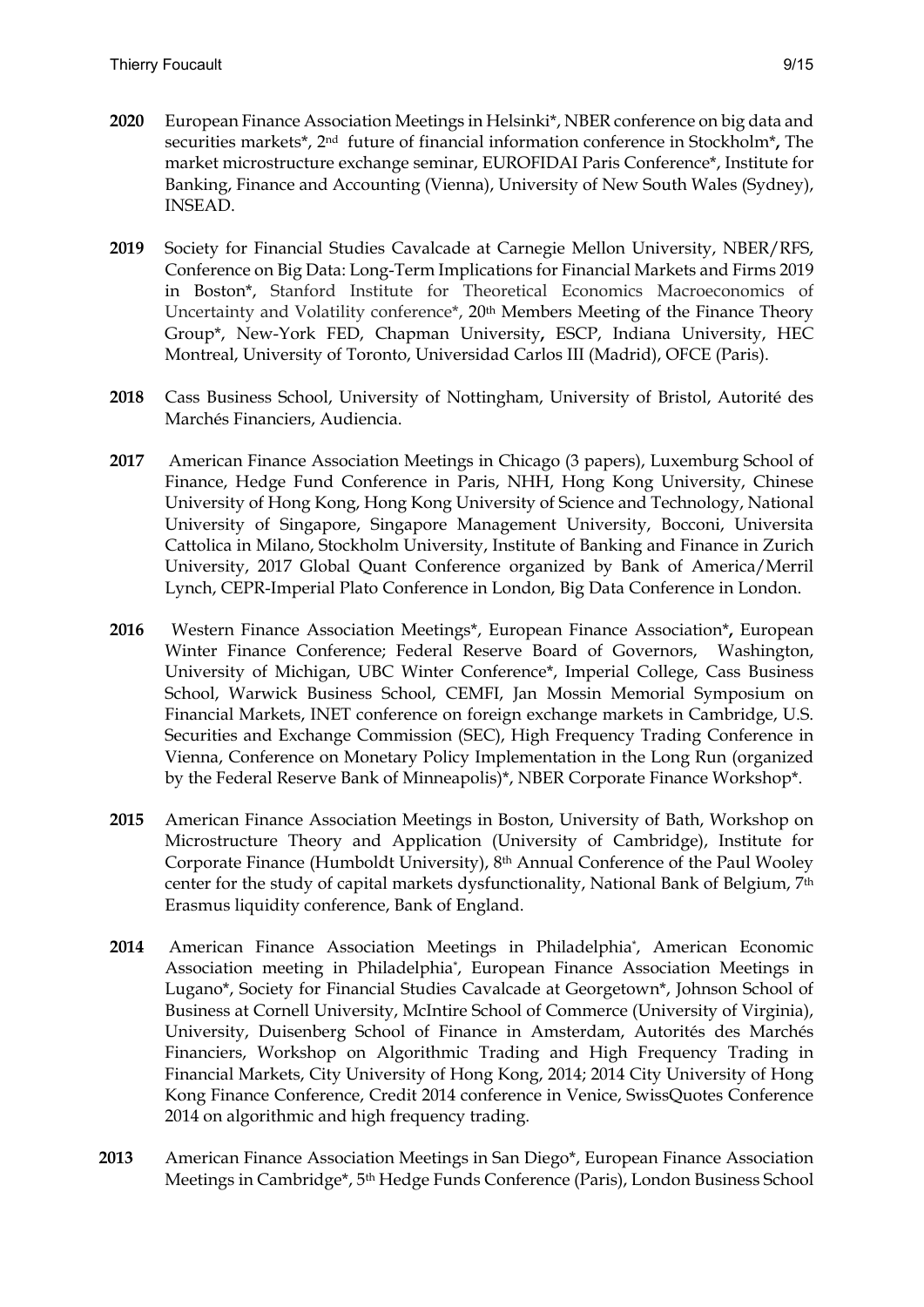Summer Symposium in Corporate Finance, UBC Winter Finance conference\*, Adam Smith Conference (Oxford), 6th Financial Risks International Forum, EIEF-Consob seminar, Workshop on "Market Microstructure and non-linear dynamics," BIRS Workshop on High Frequency Trading (Banff Canada), Isaac Newton Institute, University of Illinois, Board of Governors of the Federal Reserve System (Washington), IESE, Universitat Pompeu Fabra, BI Oslo, Oxford University (Saïd Business School), INSEAD, Frankfurt School of Management, Leicester University.

- **2012** European Finance Association Meetings in Copenhagen\***,** the Wharton conference on liquidity and financial crises\*, The Warwick frontiers of finance conference, Society for Financial Studies Cavalcade\*, SoFiE conference on the price of liquidity and the liquidity of price in Amsterdam, 2<sup>nd</sup> Annual NYU Stern Microstructure Conference\*, Luxembourg School of Finance, Aalto University, Conference on Liquidity and Arbitrage Trading (Geneva).
- **2011** American Finance Association Meetings in Denver\*, the 21st Annual Utah Winter Finance Conference<sup>\*</sup>, 1<sup>st</sup> Annual NYU Stern Microstructure Meeting (co-author presented), 4 th Wooley Center conference on financial markets dysfunctionality, the 4th Eramus liquidity conference, 3rd Paris Spring Corporate Finance Conference\*, 10th Annual Darden International Finance Conference\*, 11<sup>th</sup> Campus for Finance New-Year's conference, the "High Frequency Trading: financial and regulatory implications" conference in Madrid, ECARES, ESADE-IESE, Erasmus University, Graduate School of Finance Vienna, Queen Mary University London, Tel- Aviv University.
- **2010** CREATES Symposium on Market Microstructure (Aahrus), University of Amsterdam, ICFFR, IESEG workshop on asset pricing, AMF Scientific Advisory Board Conference, 2nd International Conference on the Industrial Organization of Securities Markets (Frankfurt), School of Banking and Finance at UNSW (Sydney), Copenhaguen Business School, 6th MTS conference on financial markets.
- **2009** Western Finance Association Meetings in San Diego**,** American Finance Association Meetings in San Francisco, European Finance Association Meeting in Bergen, 1st FBF-IDEI conference on investment banking and financial markets, NYSE-Euronext-Tinbergen Institute workshop, Warwick Frontiers of Finance conference, Commodity and Futures Trading Commission (CFTC), University of Mannheim, University College Dublin, Humboldt University, Ecole Polytechnique Fédérale de Lausanne (EPFL).
- **2008** Western Finance Association Meeting in Hawaii\*, Tilburg University, ESSEC, Norwegian School of Business (BI), NYSE-Euronext 2nd Workshop on Market Quality (Paris), University of Toulouse, London School of Economics, London Business School, Paris Finance International Meeting.
- **2007** American Finance Association Meetings in Chicago, AMF-SEC conference on market microstructure, Brown bag seminar Saïd Business School (Oxford), University of Toulouse, HEC Lausanne, University of Napoli.
- **2006** American Finance Association Meetings in Boston, European Finance Association Meetings in Zurich, Dauphine Workshop on market quality\*, Autorité des Marchés Financiers\*, Cass University, University of Salerno, Lancaster University, Conference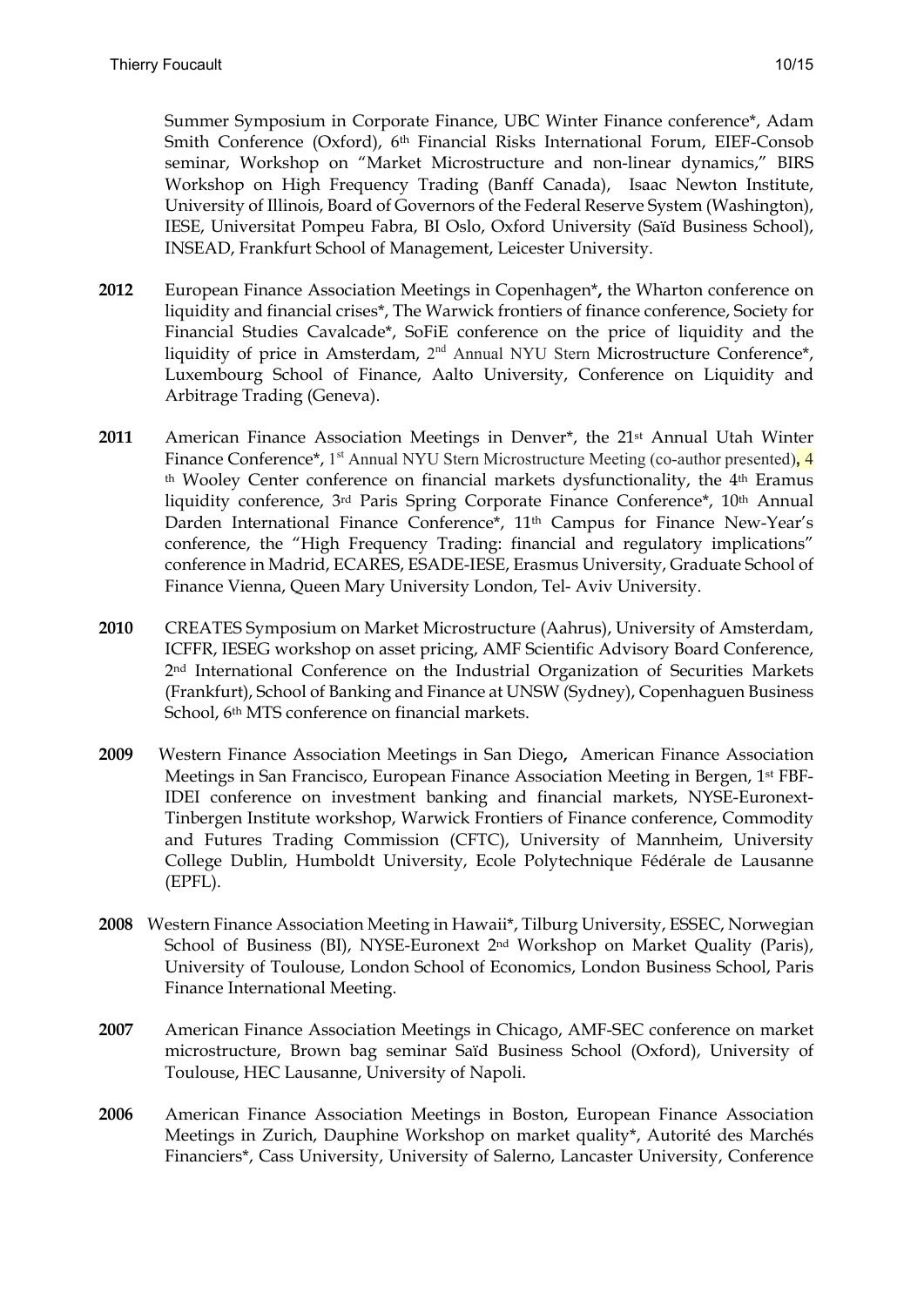on Market Microstructure of Financial and Money Markets (Banque de France, June 7- 8 2006), Tinbergen Institute.

- **2005** European Finance Association Meetings in Moscow\*, Universitat Pompeu Fabra, International Conference on New Financial market structures (HEC Montreal), Autorité des Marchés Financiers (AMF), University of Virginia (Mc Intire School of Commerce), Securities and Exchange Commission (SEC), NYSE, Workshop on recent developments in the microstructure of Financial markets (University of Aix-Marseille), International Conference on Finance (University of Copenhagen, co-author presented), Paris XII University, French Finance Association Meetings.
- **2004** 3rd Finance Oxford Symposium; Summer School on Market Microstructure, Konstanz; Norwegian School of Management (BI).
- **2003** Western Finance Association Meetings, American Finance Association Meetings in Washington, European Finance Association Meetings in Glasgow\*, CORE, Market Microstructure Workshop at INSEAD, Paris IX University, HEC Montreal, Toulouse University.
- **2002**Review of Financial Studies Conference on Security Prices in Imperfect Markets at Northwestern, Sixth Toulouse Finance Workshop, Amsterdam University, Rotterdam University, Tilburg University, Séminaire Bachelier, Paris XII, HEC.
- **2001**Western Finance Association Meetings, Tucson, Symposium in Financial Markets, Gerzensee, INSEAD, Lausanne University, LSE, Séminaire Roy, Birbeck College.
- **2000** American Finance Association Meetings in Boston, CEPR/CSEF/NYSE/TMR Conference on the design of primary equity Markets, The Future of Exchanges, London, Financial Systems and Institutions in the 3rd Millenium, Jerusalem, Journal of Financial Intermediation, Symposium, Boston, European Finance Association, London, Oxford, Stockholm University, Université de Rennes, University of Freiburg, Bocconi, University of Frankfurt, Katholieke Universiteit Leuven.
- **1999**Western Finance Association Meetings in Santa Monica, INSEAD, Catholic University of Leuven, ESSEC, Séminaire "Modélisation en Finance, *«*Séminaire Poincarré.
- **1998** Western Finance Association Meetings in Monterey, Annual Symposium of the Journal of Financial Intermediation, High Frequency Data and Market Microstructure Conference, Global equity Markets NYSE-SBF joint conference in Paris*,* HEC School of Management, University of British Columbia, Princeton, GSIA, Carnegie Mellon University.
- **1997**Western Finance Association Meetings in San Diego, The CEPR Summer Meetings in Gerzensee, 5th Indiana University Symposium in Market Microstructure, NBER workshop in Market Microstructure, London Business School, Toulouse University, Tilburg University.
- **1996**European Finance Association Meetings in Oslo, CEPR Workshop in Market Microstructure in Barcelona, HEC, Paris, Universitat Pompeu Fabra.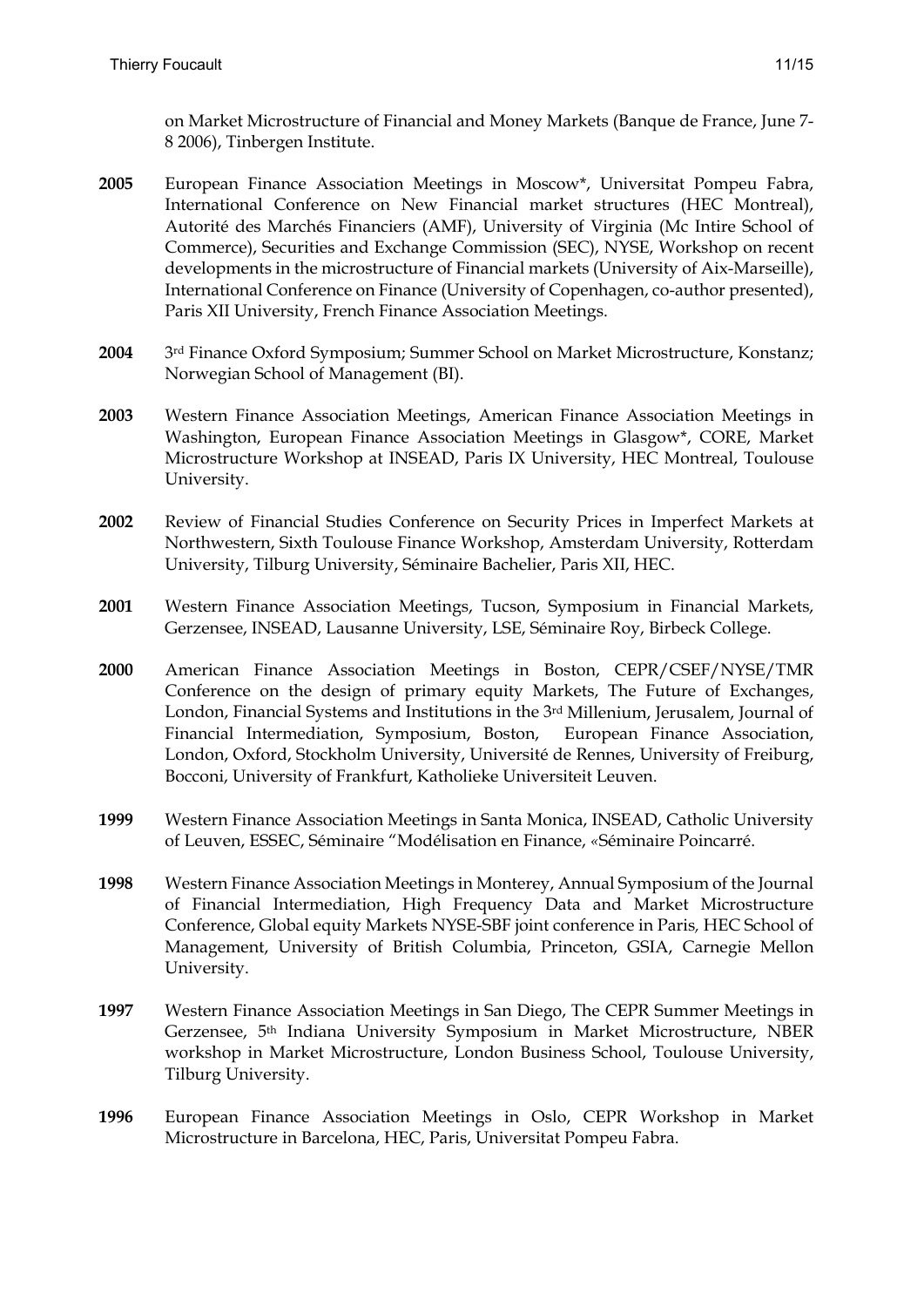# **UNIVERSITY SERVICE and PROFESSIONAL ACTIVITIES**

| 2015-2021    | Member of the Norwegian Finance Initiative (NFI) Scientific Advisory<br>Board. Chairman of the SAB since August 2020 (NFI has been<br>established by the Norges Bank with the primary objective to provide<br>excellence in financial research). |
|--------------|--------------------------------------------------------------------------------------------------------------------------------------------------------------------------------------------------------------------------------------------------|
| 2022-Present | Chair of the Scientific Advisory Board of Norges Bank Academic<br>Program (NBAP)                                                                                                                                                                 |
| 2020-2021    | Scientific co-director of the HEC-IP Paris center for AI and Data<br>Analytics for Science, Technology, Business and Society                                                                                                                     |
| 2018         | Member of the working group on governance, HEC Paris                                                                                                                                                                                             |
| 2015         | Search committee for the Dean of HEC Paris                                                                                                                                                                                                       |
| 2017-present | Scientific Committee of the "Fondation du Risque"                                                                                                                                                                                                |
| 2012         | American Finance Association Nominating Committee (member)                                                                                                                                                                                       |
| 2011-2014    | Member of the group of Economic Advisors of the Committee of Economic<br>and Markets Analysis (CEMA) of the European Securities and Markets Authority<br>(ESMA)                                                                                  |
| 2005-present | Research Fellow of the Center for Economic Policy Research (CEPR)                                                                                                                                                                                |
| 2010-2011    | Member of the Scientific Committee of MTS                                                                                                                                                                                                        |
| 2009-2012    | Member (elect.) of the Executive Committee of the European Finance<br>Association (EFA).                                                                                                                                                         |
| 2008-2014    | Member of the steering Committee of the "pôle d'innovation financière",<br>Paris Europlace.                                                                                                                                                      |
| 2007-present | Member of Scientific Committee of the Banque de France research<br>Foundation.                                                                                                                                                                   |
| 2004-present | Member of the Scientific Committee of the AMF (« Autorité des Marchés<br>Financiers »-French regulatory agency for financial markets)                                                                                                            |
| 2013-2017    | Member of the Scientific Committee of the GENES                                                                                                                                                                                                  |
| 2007-2009    | Head of Economics and Finance department, HEC Paris.                                                                                                                                                                                             |
| 2004-2008    | French Finance Association (AFFI), Member of the board.                                                                                                                                                                                          |
| 2004-2005    | Head of GREGHEC, the CNRS research lab of HEC Paris                                                                                                                                                                                              |
| 2003-2005    | Senior Research Fellow, Europlace Institute of Finance.                                                                                                                                                                                          |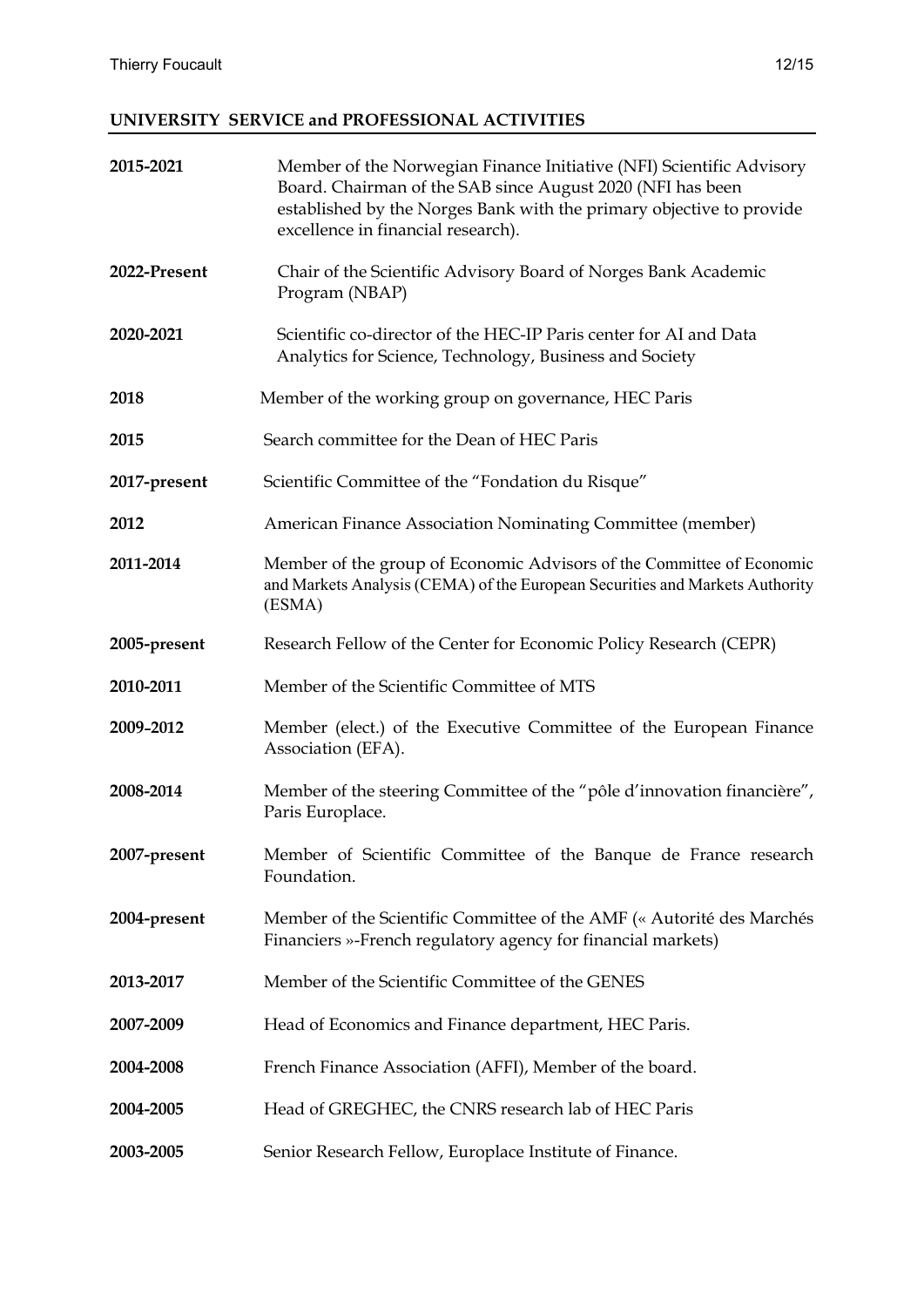## **2003-2005** Associate Dean for Research, HEC Paris

## **REFEREEING**

| - The Review of Financial Studies                                                    | - The Journal of Empirical Finance   |
|--------------------------------------------------------------------------------------|--------------------------------------|
| - The Journal of Finance                                                             | - The European Economics Review      |
| - The Journal of Financial Economics                                                 | - Finance                            |
| - The Journal of Financial and Quantitative Analysis International Review of Finance |                                      |
| - The Journal of Financial Intermediation                                            | - International Economic Review      |
| - The Journal of Financial Markets                                                   | - The Economic Journal               |
| - The Review of Finance                                                              | - L'Actualité Economique             |
| - La Revue Economique                                                                | - Annales d'Economie et Statistiques |
| - Journal of the European Economic                                                   | - Journal of Business Finance &      |
| Association (JEEA)                                                                   | Accounting                           |
| - Journal of Economic Dynamics and Control                                           | - Journal of Economic Theory         |
| - European Financial Management                                                      | - Journal of Political Economy       |
| - Quantitative Finance                                                               | - Review of Asset Pricing Studies    |
| - Econometrica                                                                       | - Recherches Economiques de Louvain  |
| - American Economic Review                                                           | - Review of Economic Studies         |
| - Cambridge University Press                                                         | - Research Grants Council, Hong Kong |
|                                                                                      | - European Research Council (ERC)    |
| - Quarterly Journal of Economics                                                     |                                      |
|                                                                                      |                                      |

# **SCIENTIFIC EVALUATION ACTIVITIES**

| 2015 | Board of electors to the Professorship of Finance at the University |
|------|---------------------------------------------------------------------|
|      | of Cambridge                                                        |

- **2014 and 2019** HCERES Evaluation of CRM (Toulouse University)
- **2014** Evaluation of the Swedish House of Finance for Vinnova ("Swedish Governmental Agency for Innovation Systems")
- Reviewer for various national research agencies: Agence National pour le Recherche (France), SSRHC (Canada), Fundação para a Ciência e Tecnologia (Portugal), FWO (Netherlands), ESCRC (EU), Swiss National Science Foundation (Switzerland), National Agency for the Evaluation of Universities and Research Institutes (Italy).
- Reviewer for promotion cases at all academic ranks in European, Asian, and North-American Universities

# **CONFERENCE RELATED SERVICE**

**2018** European Finance Association, Committee for EFA doctoral student award

**2010; 2017; 2019; 2022** European Finance Association, Track Chair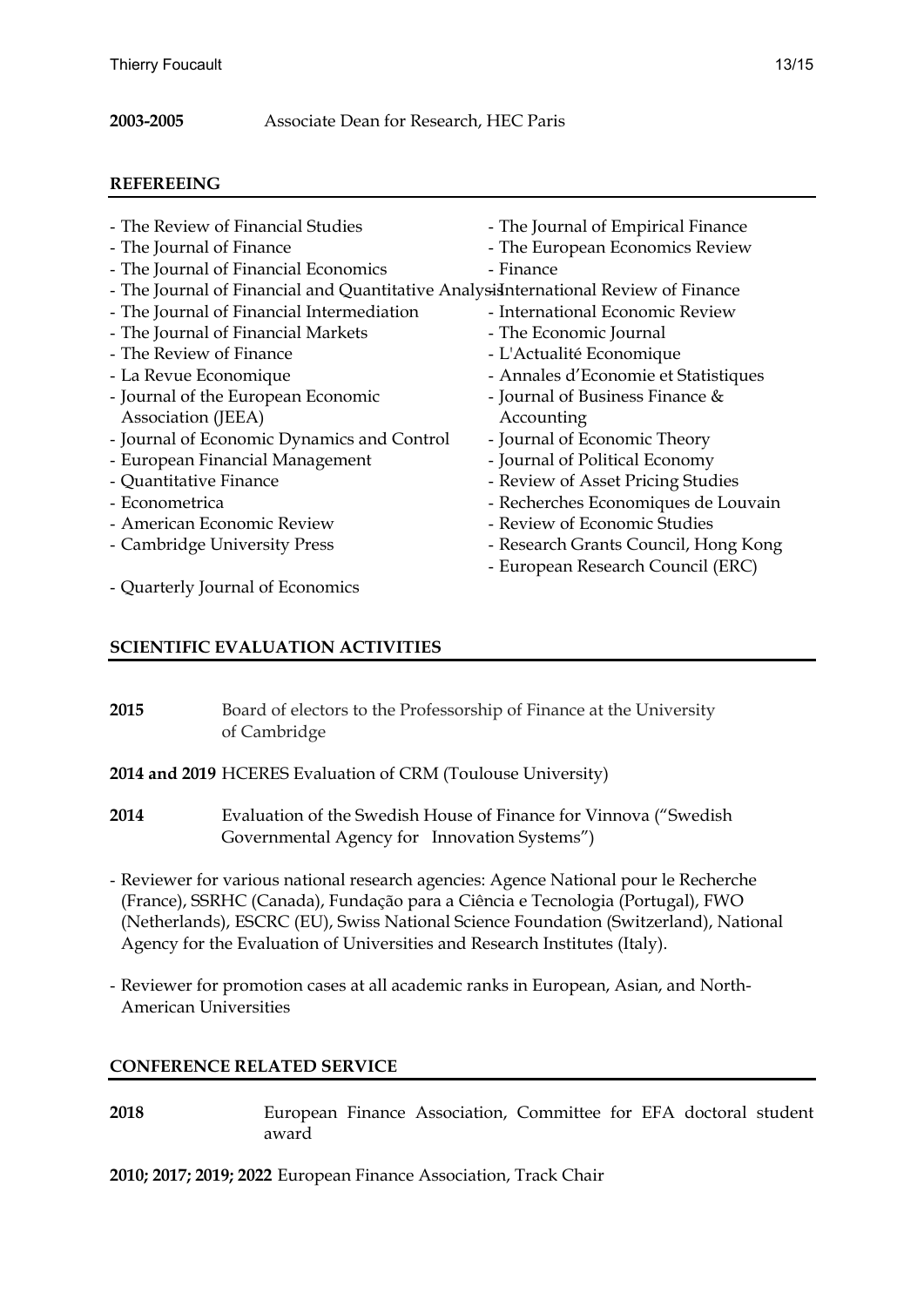- **2009; 2013; 2022** American Finance Association Meetings, Session Chair
- **2010-2018** Co-organizer of the conference "Market Microstructure: Confronting Many Viewpoints" (Paris).
- **2005-present** Co-founder and member of the scientific committee for the workshop on the "Microstructure of Equity and Currency markets" organized by Norges Bank and the Norwegian School of Management, (September 2005) , Central bank of Canada (October, 2006), Central bank of Hungary (September 2007), Hong Kong Monetary Authority (September 2008), the Swiss National Bank (September 2009), the N.Y Fed (September 2010), The Norges Bank (September 2011), the central bank of Canada (October, 2012), ECB (October 2013), EIEF (October 2014).

**Others** Members of Program Committees for the annual meetings of Western Finance Association (1999-2002; 2009-present); the Society for Financial Studies Cavalcade North America (2012-present); European Finance Association (1997, 1999-2001, 2004-present); European Financial Management Association (2007-2009-2013); German Finance Association (2007, 2008); French Finance Association (1997,1998, 2001-2009) and the conferences on "the interactions of market and credit risk" organized by the Bank for International Settlement (BIS, 2007) and "The Industrial Organisation of Securities Markets" (CFS, E-Finance lab and Deutsche Börse AG, 2008, 2010, 2013, 2015), International workshop on algorithmic and high frequency trading (Banque de France, 2013), "The Future of Securities` Markets Regulation: Trends and Implications" (Geneva, 2014), International Finance and Banking Society (IFABS) meetings (2012-present), 2015-2017 joint CAREFIN/Baffi Center Bocconi – CONSOB conference on securities markets, Finance Down Under (FDU) Conference (2016-2019), FIRS conference (2015, 2016), ERIC conference (2017), Adam Smith Conference (2017), Society for Financial Studies Cavalcade Asia 2017-Present, Utah Finance Winter Conference (2019-2921).

### **MISCELLANEOUS**

 **External Examinator for Ph.D Dissertations:** C. Manzano (Universitat Autonoma de Barcelona), S. MeBner (Universitat Autonoma de Barcelona), M. Demarchi (Aix-Marseille), C. Boyer (EHESS), R. Calcagno (Université de Louvain), K. Bennour (Toulouse University), F. Pannecière (HEC), S. Vandelannoite (Paris I), W. Abdmoulah (Paris XII), C. Emonet-Fournier (Université de Paris-Dauphine), M. Hautière (Toulouse University), M. Dia (Toulouse University), R. Naes (Norwegian School of Economics, NHH), J. Skjeltorp (Norwegian School of Management, BI), L. Kramp (Institute of Economics, Copenhague), S. Jimenez (Université de Grenoble), L.Guermas (Université de Paris Dauphine), M. Wyart (Ecole Polytechnique), C. Hua (Université de Paris Dauphine), W. Wang (Toulouse School of Economics), S. Buti (Toulouse School of Economics), M. van Achter (Leuven University), M. Van derWel (Vrije Universiteit, Amsterdam), S. Friedrich (Paris 1), A. Turlin (Hanken School of Economics), S. Draus (Université de Paris Dauphine), T.Bui ThiNgoc (Leuven University), J.Han (London Business School), J. Dick-Nielsen (Copenhaguen Business School), A. Karam (Université Paris X, Nanterre), C. Célérier (Université de Toulouse), A.Odabasioglu (U.of Geneva), A.Rosu (HEC, Paris), R.Wells (Luxemburg School of